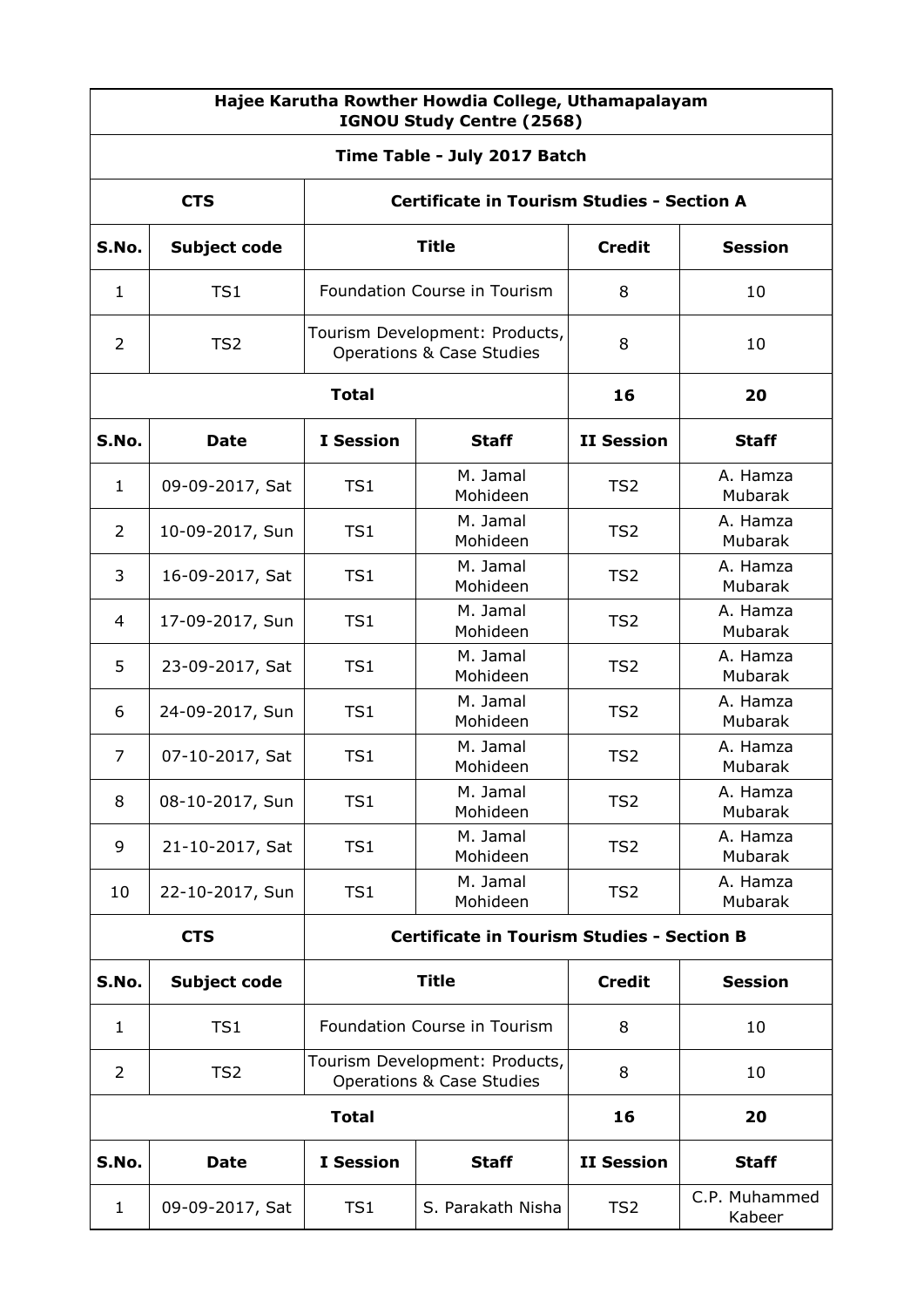| Hajee Karutha Rowther Howdia College, Uthamapalayam<br>IGNOU Study Centre (2568) |                 |     |                   |                 |                         |
|----------------------------------------------------------------------------------|-----------------|-----|-------------------|-----------------|-------------------------|
| Time Table - July 2017 Batch                                                     |                 |     |                   |                 |                         |
| $\overline{2}$                                                                   | 10-09-2017, Sun | TS1 | S. Parakath Nisha | TS <sub>2</sub> | C.P. Muhammed<br>Kabeer |
| 3                                                                                | 16-09-2017, Sat | TS1 | S. Parakath Nisha | TS <sub>2</sub> | C.P. Muhammed<br>Kabeer |
| 4                                                                                | 17-09-2017, Sun | TS1 | S. Parakath Nisha | TS <sub>2</sub> | C.P. Muhammed<br>Kabeer |
| 5                                                                                | 23-09-2017, Sat | TS1 | S. Parakath Nisha | TS <sub>2</sub> | C.P. Muhammed<br>Kabeer |
| 6                                                                                | 24-09-2017, Sun | TS1 | S. Parakath Nisha | TS <sub>2</sub> | C.P. Muhammed<br>Kabeer |
| $\overline{7}$                                                                   | 07-10-2017, Sat | TS1 | S. Parakath Nisha | TS2             | C.P. Muhammed<br>Kabeer |
| 8                                                                                | 08-10-2017, Sun | TS1 | S. Parakath Nisha | TS <sub>2</sub> | C.P. Muhammed<br>Kabeer |
| 9                                                                                | 21-10-2017, Sat | TS1 | S. Parakath Nisha | TS <sub>2</sub> | C.P. Muhammed<br>Kabeer |
| 10                                                                               | 22-10-2017, Sun | TS1 | S. Parakath Nisha | TS <sub>2</sub> | C.P. Muhammed<br>Kabeer |

## **CTPM - A Section (B.A. English Students) Certficate Programme in Teaching of Primary School Mathematics**

| S.No.          | <b>Subject code</b> |                                                  | Title                | <b>Credit</b>                   | <b>Session</b> |
|----------------|---------------------|--------------------------------------------------|----------------------|---------------------------------|----------------|
| $\mathbf{1}$   | AMT-01              | Teaching of Primary School<br><b>Mathematics</b> |                      | 6 for Lectures<br>2 for Project | 10             |
| 2              | $LMT-01$            |                                                  | Learning Mathematics | 8                               | 10             |
| <b>Total</b>   |                     |                                                  |                      | 16                              | 20             |
| S.No.          | <b>Date</b>         | <b>I</b> Session                                 | <b>Staff</b>         | <b>II Session</b>               | <b>Staff</b>   |
| $\mathbf{1}$   | 09-09-2017, Sat     | $LMT-01$                                         | Dr. P. Geetha Rani   | AMT-01                          | A. Rajeswari   |
| $\overline{2}$ | 10-09-2017, Sun     | $LMT-01$                                         | Dr. P. Geetha Rani   | AMT-01                          | A. Rajeswari   |
| 3              | 16-09-2017, Sat     | $LMT-01$                                         | Dr. P. Geetha Rani   | AMT-01                          | A. Rajeswari   |
| 4              | 17-09-2017, Sun     | $LMT-01$                                         | Dr. P. Geetha Rani   | <b>AMT-01</b>                   | A. Rajeswari   |
| 5              | 23-09-2017, Sat     | $LMT-01$                                         | Dr. P. Geetha Rani   | $AMT-01$                        | A. Rajeswari   |
| 6              | 24-09-2017, Sun     | <b>LMT-01</b>                                    | Dr. P. Geetha Rani   | AMT-01                          | A. Rajeswari   |
| $\overline{7}$ | 07-10-2017, Sat     | $LMT-01$                                         | Dr. P. Geetha Rani   | <b>AMT-01</b>                   | A. Rajeswari   |